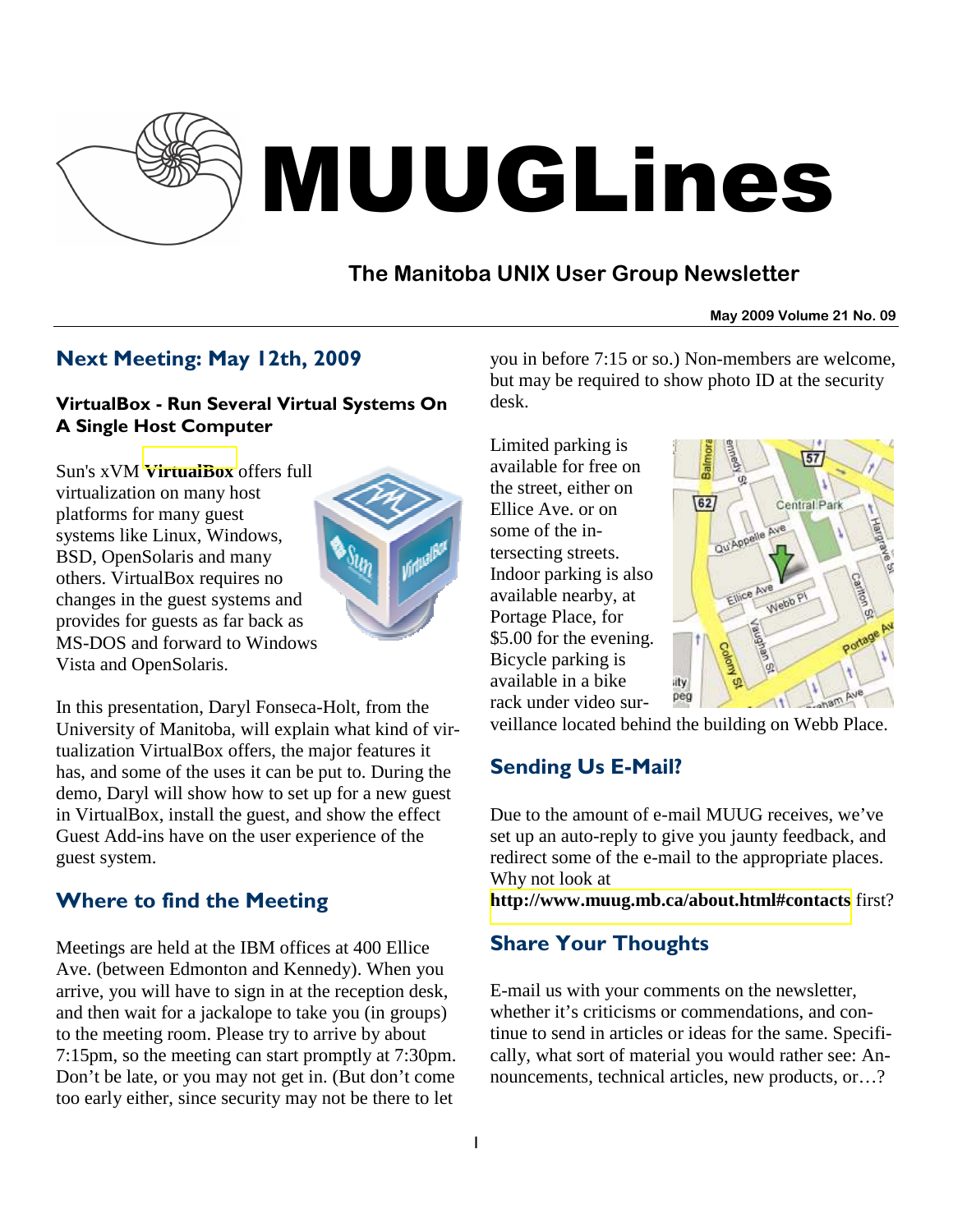## A Very Ubuntu MUUGLines

#### Montana Quiring

This issue of MUUGlines will contain three reviews of the latest offering from Canonical Ltd, Ubuntu 9.04, Jaunty Jackalope. The first review is by a seasoned Linux user, the second by someone who's first exciting experience with Linux was with Ubuntu, and the third will be a review of the remix version. Jaunty is more evolutionary then it is revolutionary. Some of the new features include:

- Shorter boot speeds
- Enhanced suspend and resume features
- Better 3G card support
- Integrated notification system
- Enhances the texture of your beard

Why not give it a spin?

#### **<ftp://ftp.muug.mb.ca/mirror/ubuntu/>**

#### Interested in the purchase of Sun by Oracle?

Here's some info and back-story to hopefully put the purchase in context:

#### **<http://cli.gs/OracleSun>**

## Gentoos Play With Jackalopes

#### Jeff Howie (GROG!)

I originally cut my 'NIX teeth on Debian at home & Caldera at work, on which we ran some print servers for our remote offices, with the head office databases running on VMS/VAX. I also ran Caldera on my work desktop until I was forced to switch it back over to Windoze (sigh) because they started using Lotus Notes (double sigh). We later switched over to Solaris/SPARC for the database server. Over time I became a Gentoo user. For a few years now I've been running Gentoo on both a P4 desktop, which has now been upgraded to an Athlon dual-core, and a P1 as a headless file server. I had jumped over to Gentoo

from OpenBSD on the file server, not because I was un-happy, but just because I wanted to stick with one platform at home for easier maintainability.

That maintainability became more & more of a chore, however. While I still find Gentoo an extremely powerful & flexible distro, it does come at a cost. While it's great to be able to grab source & compile anything on your system, it becomes tiresome to HAVE to compile EVERYTHING on your system, EVERY TIME. I had been contemplating trying out Ubuntu for a while, but I the kicker came when I wanted to switch over from Gnome & try out the latest KDE (4.x). Now while Gentoo had 4.1 available in their testing trees, the number of hoops I started to jump through to be able to compile it became more & more arduous, to the point that I just through up my hands in defeat rather then spend more time on it.

Then I saw the announcement about the upcoming Ubuntu Jaunty (9.04) on Slashdot. I guess I was just in the right mood at the right time. I downloaded the Kubuntu RC & gave it a whirl. I was really surprised on just how easily & quickly I had it set up. The install wizard was simple point-n-click, which shielded me from the details that i didn't want to see (I just went for the defaults to get it over with as fast a possible). And the result was a beautifully set up system that just seems to \_work\_. The only issue that I've experienced is setting up the sound, which admittedly I haven't had the time to tackle yet. I'd probably be more motivated if I'd get more time to play at home, but lately the kids have been my priority. Not that I'm complaining or anything, mind you ;).

Reading through the Ubuntu forums & FAQ's gives me a confidence that I haven't felt since first starting with Gentoo. The docs are very well laid out, the forums seem very helpful. And the presence of strong corporate support certainly doesn't hurt either. Having some memory of the uses of dpkg  $&$  APT from my old Debian days, never mind it's continued uses on my Nokia Internet Tablet (N810), has also certainly helped the transition. Oh, and the fact that there's a (semi-) working port of Ubuntu for the Nokia Tablet (not that I've tried it yet) makes the whole thing much more attractive. Imagine, running the same distro on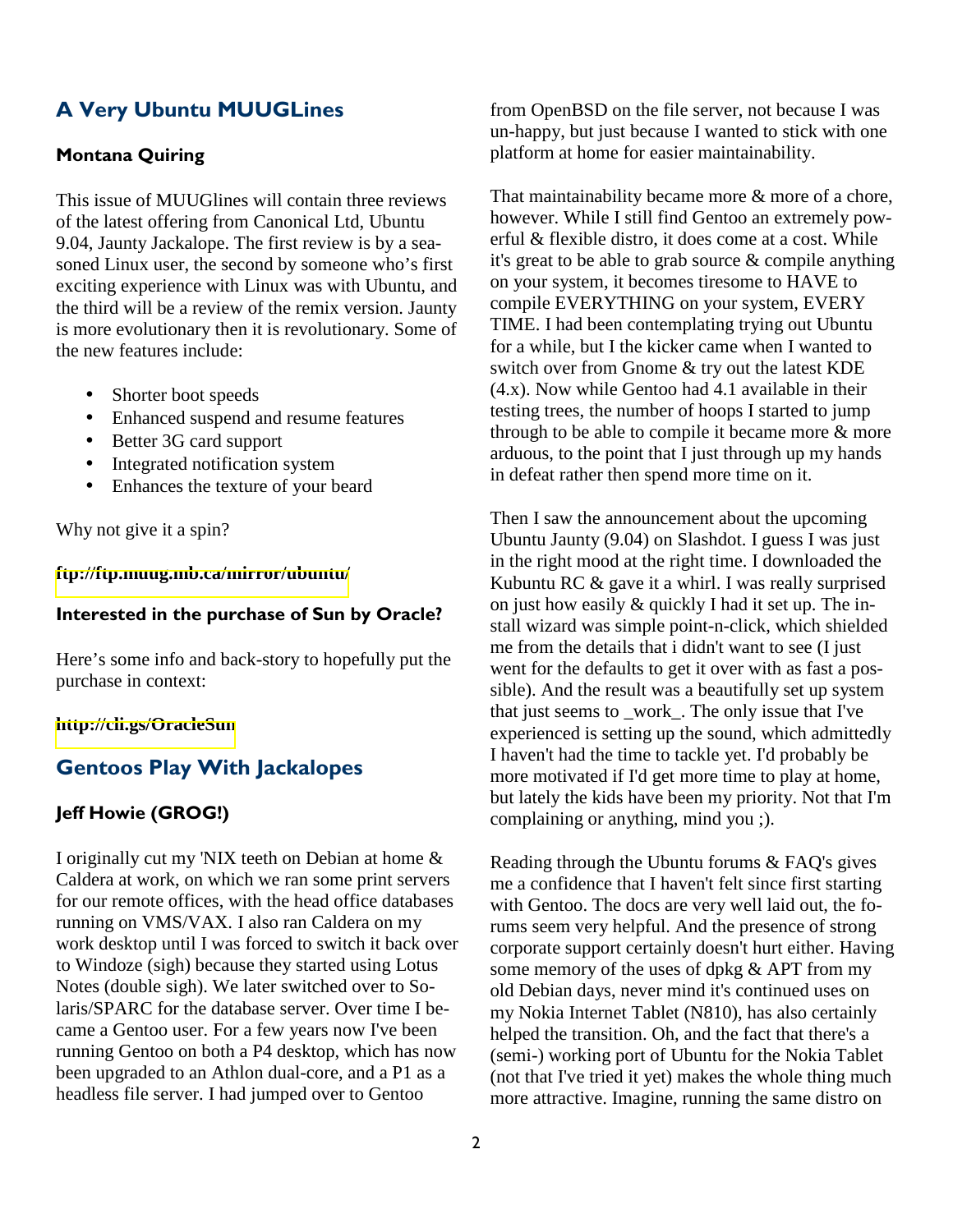your desktop, file server AND handheld. We'll see, we'll see  $\ldots$  :)

All in all I have to say that my Ubuntu experience has bee a very positive one so far. I would recommend it to anyone, newbie, hard-core, or middle of the road hacker. Hope to read about YOUR experiences on the Ububtu forums soon! Take care.

## The Peppy Jackalope With Extra Jaunty

#### Adam Nixon

I've been using GNU/Linux since the release of Breezy Badger back in 2005, which I discovered one lazy afternoon using the stumble extension for Firefox (a highly addictive extension, quite useful for wasting lazy afternoons). I had been interested in GNU/Linux from afar for quite some time, drawn in by the idea of free software (free as in freedom and free as in beer), but at the same time intimidated by the rumors that GNU/Linux was only for the true elite of the computing world and not a toy to played with by the average user like myself. When the Ubuntu home page appeared on my screen it appeared as though all of my fears had been erased in an instant. Linux for human beings? I'm a human being! This must be the Linux distribution for me. Well, it turns out it was. I tinkered about with it on an older computer for a couple of years. Then I started using my Windows machine less and less. One day I got a present from Microsoft...service pack 3. Well, things were never really the same between me and XP after that, and I made the decision to move into a world free of proprietary software. That was May 2008, one month after the release of Hardy Heron LTS and I have never looked back. I use my computer for music, photographs, email, web surfing, watching movies and TV shows, and learning how to maximize my GNU/Linux experience.

So here we are a week into the release of Ubuntu 9.04, The Jaunty Jackalope. I upgraded from 8.10 on April 23 and for the first few days I wasn't really very sure what was different, apart from the sexy new log in screen, Everything seemed to be pretty much the same. There was a certain peppiness that was there

but nothing to write home about. That all changed a couple of days ago when a few updates came in. Let me tell you, The Jackalope is most definitely Jaunty....very jaunty in-



deed. Programs open faster than ever, the video is smoother, all elements of the experience just feel more responsive. The boot time rumors are absolutely true. It is noticeably quicker than in version 8.10 on the same hardware.

They've changed the notification balloon to a more discrete grey box in the top corner. I wasn't sure if this would change my life in any significant way, but I must admit it is more pleasant somehow.

Although this release wasn't necessarily the most feature rich, I would have to say, that it has been one of the most experience enriching. I love it when an upgrade offers a performance boost, it really does make the whole operating system feel more solid and confident.

## Throwing the Remix Into The Mix

#### Michael Doob

The latest Ubuntu release, Jaunty Jackalope, went public on April 24. It included a new version called the Ubuntu netbook remix, of UNR for short. It is specifically aimed at the new generation of computers known as netbooks. These are usually equipped with a rather underpowered Intel Atom chipset, three USB ports, a jack for a wired Internet connection, a slot for an SD card, and often with a camera/microphone built-in for Skype calls. The screen is usually 1024 by 600, not a lot of real estate for the windowing system. Since I've just acquired an EEE PC 1000HE, I thought that I'd give it a run.

The particular netbook I have only comes with Windows XP, so the first decision is whether or not to throw it away. I decided to keep it, so that meant doing some work with the disk partitions. The original